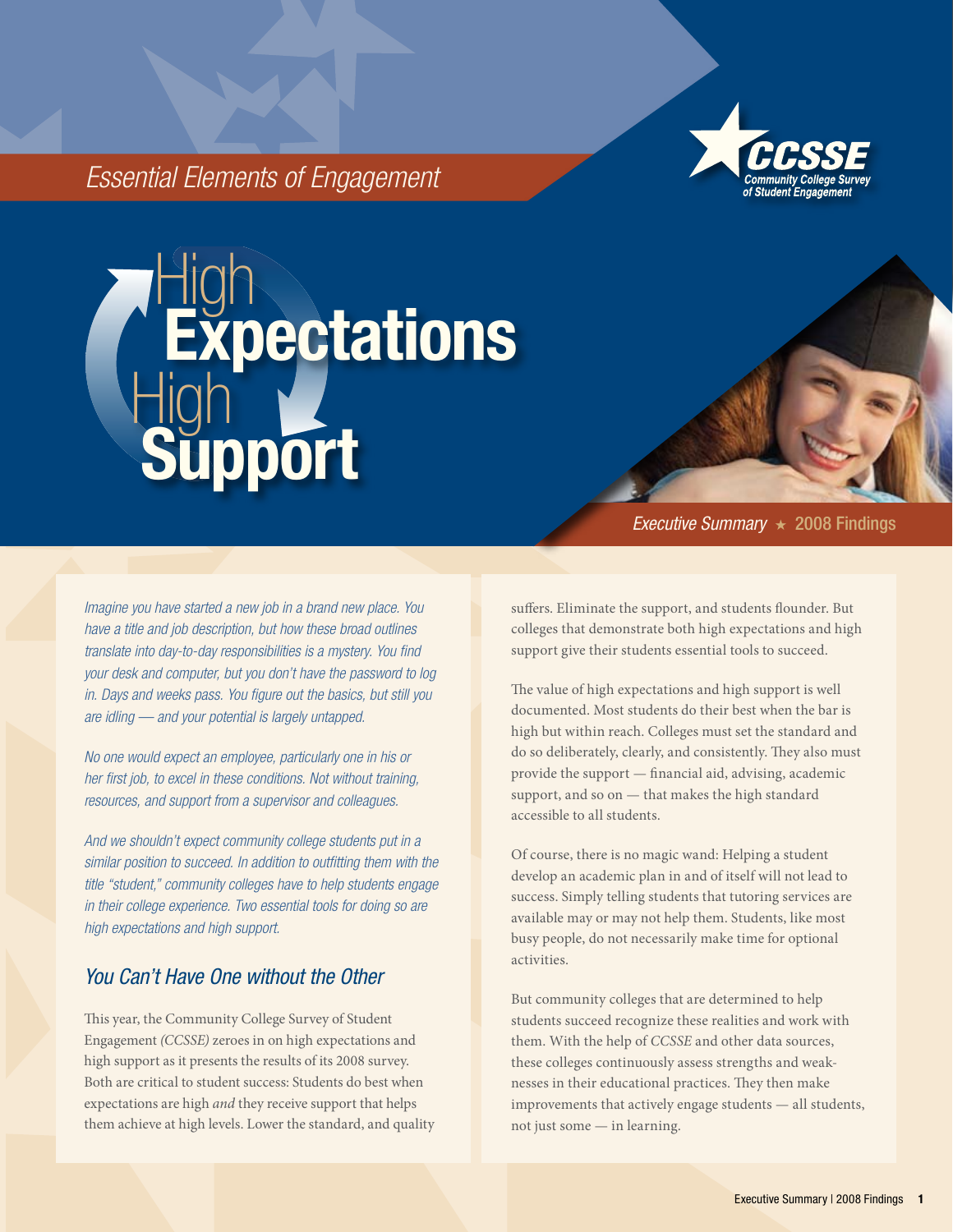# The Whole Is Greater than the Sum of Its Parts

Colleges with high expectations and high support purposefully build a student-centered culture in which every aspect of college life reflects these attributes. Faculty and staff, moreover, take collective responsibility for maintaining the standard and for helping more students succeed.

### *Intentionally Engaging Students*

Literature shows that use of certain key services is significantly related to student success. But many community college students spend limited time on campus and therefore have limited opportunities to make use of these services.

Colleges can address this challenge by making engagement strategies and support services inescapable, either by integrating them into the classroom experience, making them mandatory, or otherwise bringing them to students.

Data consistently show that students are more engaged in the classroom than anywhere else. For example, 46% of students *often* or *very often* work with other students on projects during class, but fewer than half that number just 21% — *often* or *very often* work with classmates outside of class to prepare class assignments.

Given these data, colleges can ask themselves whether students who need support services should be sent across campus, to an unfamiliar building, at a time that meets the scheduling needs of an unknown staff member — or whether the services should be provided at times and places convenient to students, including those enrolled part-time.

# *Intentionally Engaging Faculty*

Colleges' focus on high expectations and high support should extend to faculty, including both full-time and part-time instructors. Faculty should be expected to maintain high standards for students, engage students in learning with active teaching strategies, and provide support to help students succeed. To do this work, faculty need professional development, peer support, and other opportunities to develop their skills and share their results.

#### Engagement In and Out of the Classroom

*In your experience at this college during the current school year, about how often have you done each of the following?*



Colleges can use their Community College Faculty Survey of Student Engagement *(CCFSSE)* results to target areas for professional development. For example, *CCFSSE* results indicate that there are opportunities for professional development in the area of active teaching and learning strategies.

- ★ Nearly a third (31%) of the 2008 *CCFSSE* Cohort (faculty respondents) say that they spend 50–100% of their class time lecturing.
- ★ More than half (53%) of faculty members allocate less than 10% of their class time to small group activities.
- ★ 89% of faculty members report spending less than 20% of their class time on in-class writing.
- ★ 50% of faculty respondents spend no class time on student computer use.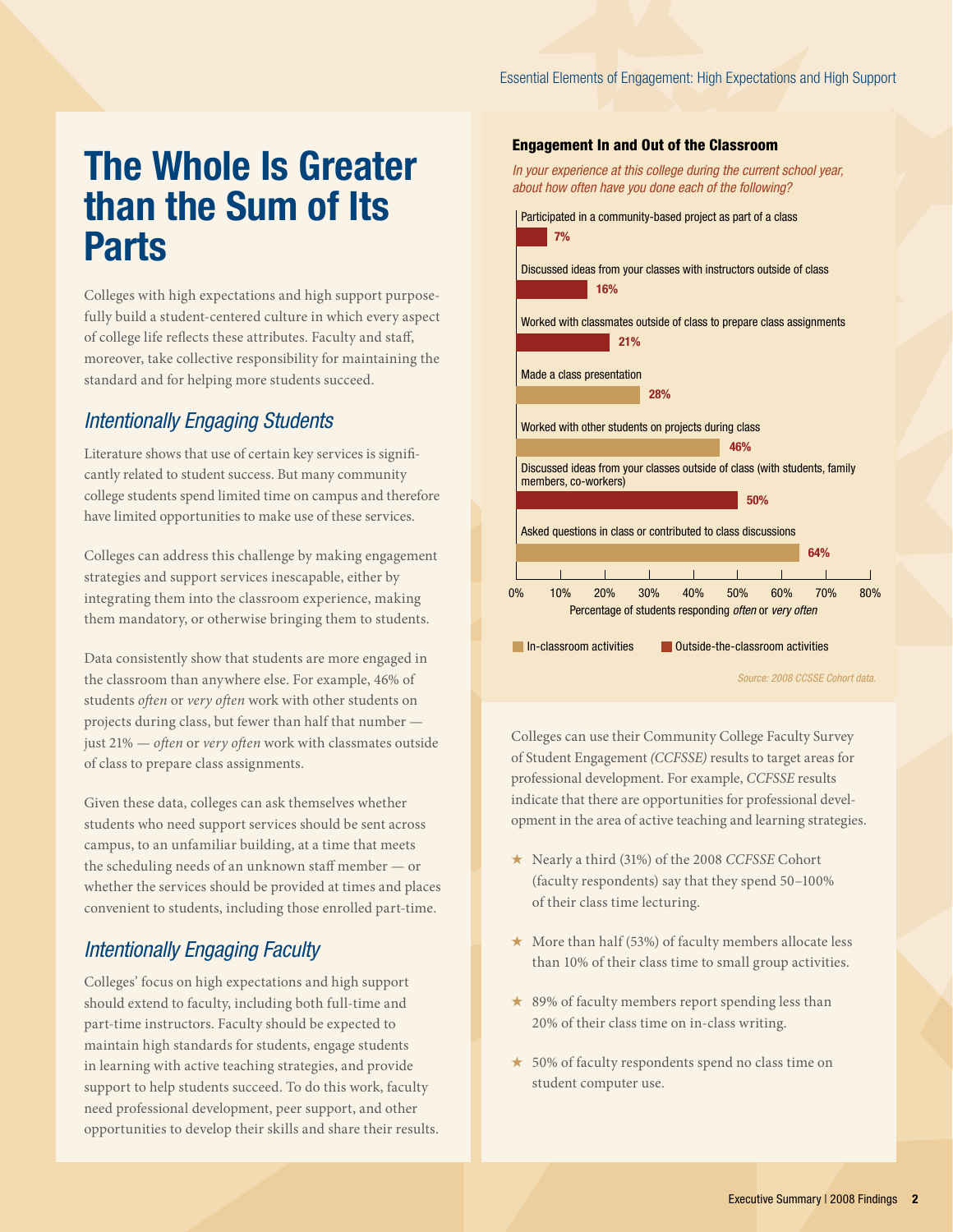# Data Show the Way: 2008 *CCSSE* Benchmarks and *CCFSSE* Results

Three of the five *CCSSE* benchmarks — **student effort, academic challenge,** and **support for learners** — can help colleges assess whether they are setting high expectations and providing high support. Therefore, this report of the 2008 findings focuses on these three benchmarks. To learn more about findings for all benchmarks as well as individual survey items, visit www.ccsse.org.

# *Student Effort*

Survey items that are part of this benchmark indicate to what extent students are applying themselves in the learning process and engaging in activities important to their learning and success. These survey items ask about student behaviors such as preparing multiple drafts of papers, using tutoring services and skill labs, and preparing for class.

#### Student Effort: Preparing for Class and Assignments

*Full-time students who …*



*\*This survey item asks students how often they come to class without completing readings or assignments.* Never *responses are reverse coded here.*

*Source: 2008 CCSSE Cohort data.*

Among full-time students:

- ★ 55% *often* or *very often* prepared two or more drafts of a paper or assignment before turning it in.
- ★ 69% *often* or *very often* worked on a paper or project that required integrating ideas or information from various sources.
- ★ 67% spent 10 or fewer hours per week preparing for class.
- $\star$  13% spent at least 21 hours per week preparing for class.

If a college is setting high expectations — demanding that its students demonstrate high-level understanding and skills — it should be reflected in these survey items. There is ample evidence, moreover, that colleges' actions can increase student effort and thereby improve student success.

# *Academic Challenge*

Survey items included in this benchmark address the nature and amount of assigned academic work, the complexity of cognitive tasks presented to students, and the standards faculty members use to evaluate student performance.

- ★ About half (49%) of *CCSSE* respondents report that they *often* or *very often* worked harder than they thought they could to meet an instructor's standards or expectations; 11% of students say they *never* did so.
- ★ 71% of respondents say their college *quite a bit* or *very much* encourages them to spend significant amounts of time studying; 4% say their college does so *very little.*
- ★ 58% of 2008 *CCSSE* Cohort respondents say that their coursework emphasizes synthesizing and organizing ideas, information, or experiences in new ways *quite a bit* or *very much,* and 55% report that their college emphasizes applying theories or concepts to practical problems or in new situations *quite a bit* or *very much.*  These are examples of higher-level cognition, or greater academic challenge. By contrast, 64% of students say that their coursework emphasizes memorizing facts and ideas *quite a bit* or *very much.*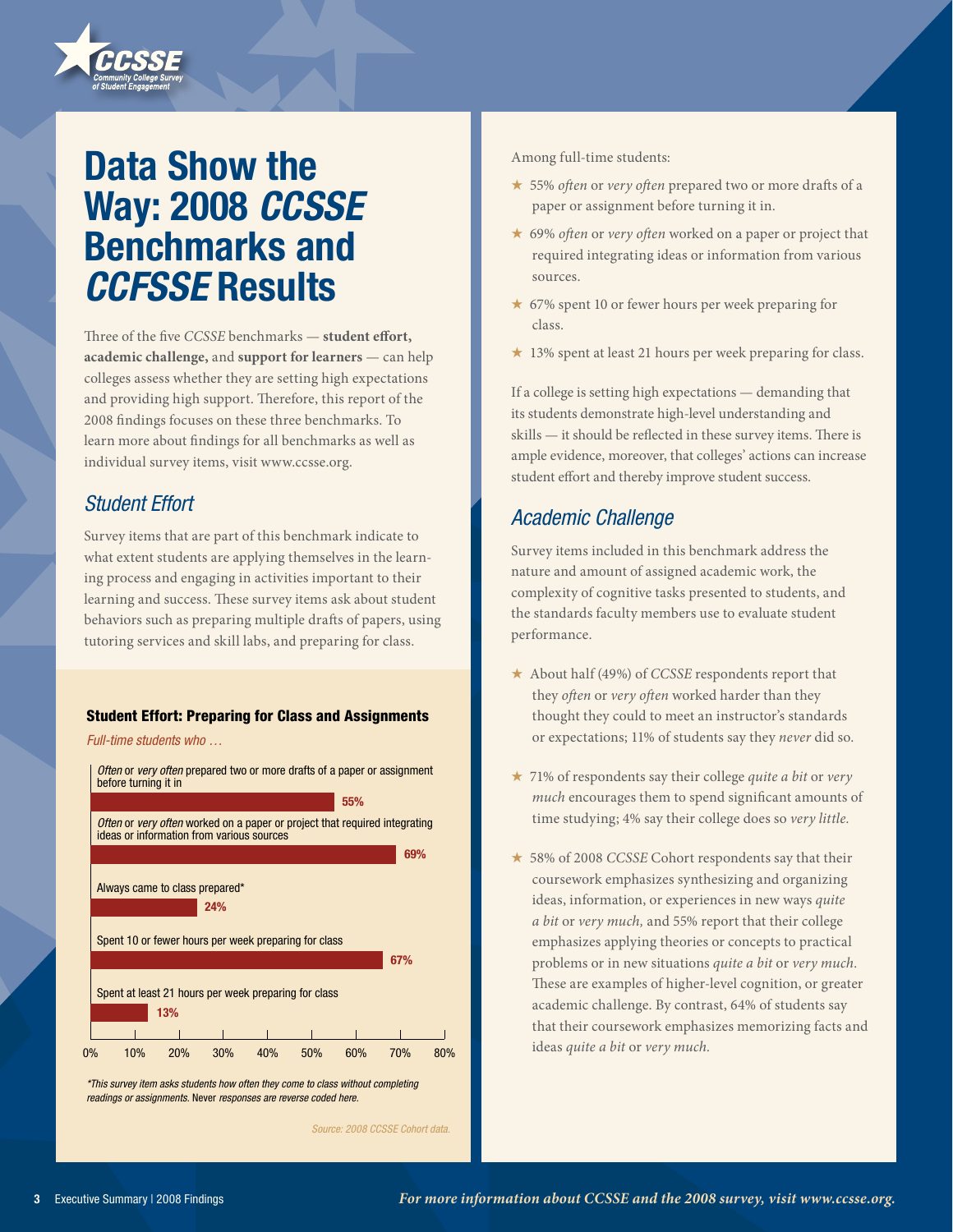### *Support for Learners*

Survey items associated with this benchmark indicate the extent to which students use key academic and student support services as well as how important they consider these services to be. The survey items address advising, academic and career planning, academic skill development, financial aid, and other services that can affect learning and retention.

More than seven in 10 students (71%) say that their college provides the support they need to succeed in college *quite a bit* or *very much.* At the same time:

 $\star$  Fewer than half of students (45%) report that their college provides the financial support they need to afford their education *quite a bit* or *very much;* more than a quarter (28%) say their colleges provide this support *very little.*

#### Academic Challenge: Critical Thinking

*During the current school year, how much has your coursework at this college emphasized the following mental activities?*



*\*This survey item is not part of the academic challenge benchmark but is included here for purposes of comparison.*

*Source: 2008 CCSSE Cohort data.*

 $\star$  One-quarter (25%) of students say that their college helps them cope with their nonacademic responsibilities (work, family, etc.) *quite a bit* or *very much;* 41% say their colleges provide this support *very little.*

Although students say they value many services highly, they do not use these services often. To provide better support to students, colleges can close the gap between perceived importance of student services and regular use of these services. Colleges can increase the use of services by making them mandatory, integrating them into coursework, and providing them at times and in places that are convenient to both full-time and part-time students. Colleges also can conduct further research (surveys or focus groups) to

#### Support for Learners: Use and Value of Student Services

*How often do you use the following services?*

|                                  | <b>Often</b> | <b>Rarely/never</b> |
|----------------------------------|--------------|---------------------|
| Academic advising/planning       | 13%          | 35%                 |
| Career counseling                | 6%           | 51%                 |
| Job placement assistance         | 3%           | 47%                 |
| Peer or other tutoring           | 7%           | 46%                 |
| Skill labs (writing, math, etc.) | 15%          | 37%                 |
| Child care                       | 2%           | 37%                 |
| Financial aid advising           | <b>17%</b>   | 33%                 |
| <b>Computer lab</b>              | 32%          | <b>24%</b>          |
| <b>Student organizations</b>     | 5%           | 45%                 |
| Transfer credit assistance       | 7%           | 36%                 |

#### *How important are the following services?*

|                                  | <b>Very</b> | Not at all |
|----------------------------------|-------------|------------|
| Academic advising/planning       | 62%         | 10%        |
| Career counseling                | 50%         | <b>21%</b> |
| Job placement assistance         | 37%         | 35%        |
| Peer or other tutoring           | 39%         | <b>29%</b> |
| Skill labs (writing, math, etc.) | 44%         | <b>25%</b> |
| Child care                       | <b>28%</b>  | 54%        |
| Financial aid advising           | 60%         | <b>22%</b> |
| Computer lab                     | 60%         | 15%        |
| <b>Student organizations</b>     | <b>24%</b>  | 41%        |
| Transfer credit assistance       | 51%         | 27%        |

*Source: 2008 CCSSE Cohort data.*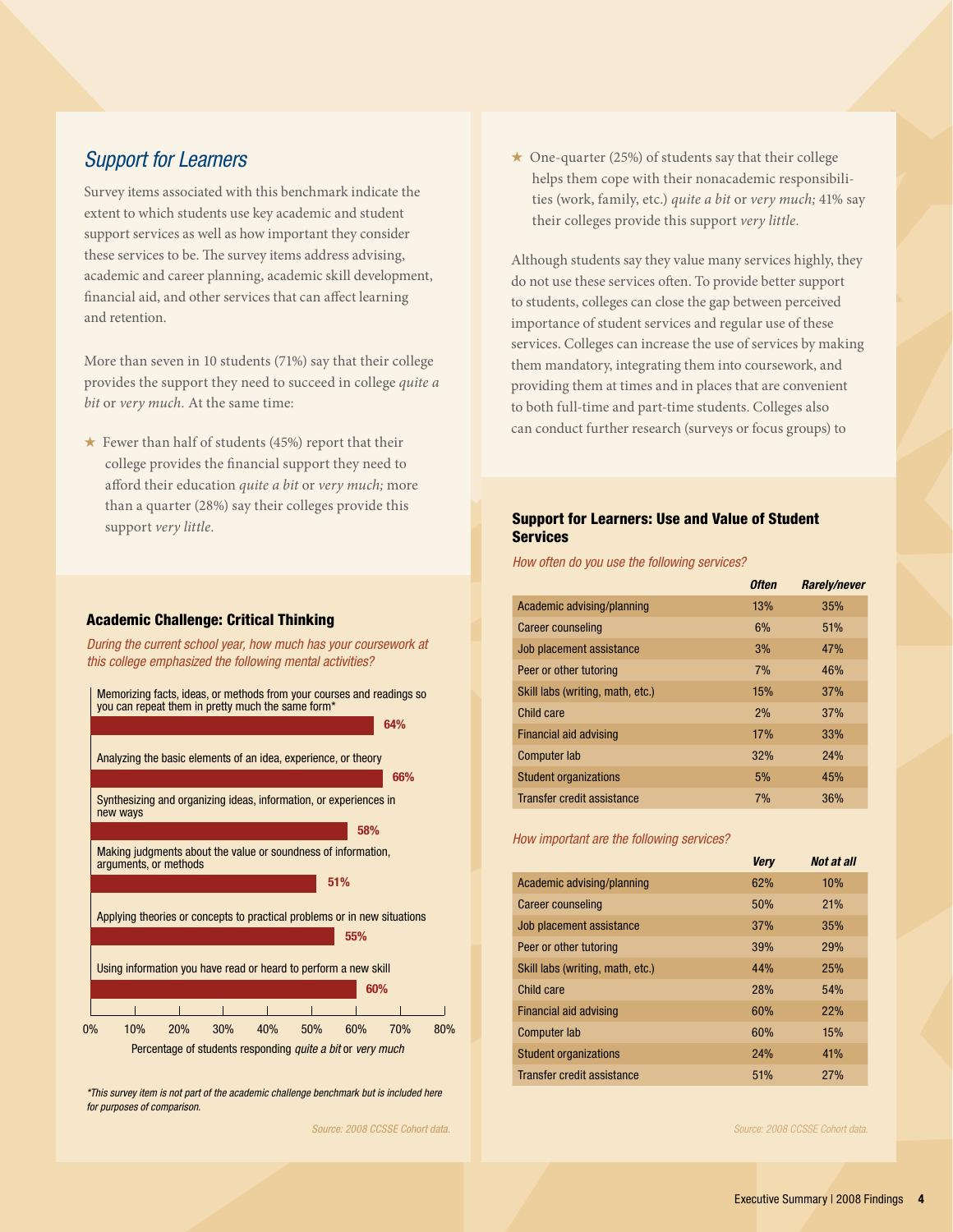determine whether most students on their campuses are aware of these resources — what services are offered as well as how to access them — and to identify factors that might discourage students from using services. Some colleges may find that they need to expand efforts to build awareness of student services and encourage students to use them.

# *CCFSSE: Data Inform Personal Experience*

The Community College Faculty Survey of Student Engagement *(CCFSSE),* which is aligned with *CCSSE*, elicits information from faculty about their teaching practices, the ways they spend time both in and out of class, and their perceptions regarding students' educational experiences.

*CCSSE* encourages colleges to compare faculty perceptions with student responses and share those data with faculty members. The comparison is not perfect because students report their experiences throughout the current academic year, but faculty members are asked to describe their practices in a specific, randomly selected course and also to indicate their perceptions of student experiences in the college more generally. Nonetheless, the comparison can inspire powerful conversations because faculty and students typically have different perceptions of the degree of student engagement.

Overall, faculty members consistently report higher levels of student engagement than students do. This difference in perception likely stems, at least in part, from the difference between personal data (what each individual personally observes and experiences) and systematically collected data, which show what typically is happening to students on campus.

> Survey items related to student-faculty interaction reveal the

greatest difference in student and faculty perceptions. For example, 30% of faculty members report that they *often* or *very often* discuss ideas from readings or class work with students outside of class; 15% of students report having these conversations *often* or *very often.* This difference makes sense in the context of an instructor who talks with a half dozen students after every class. If the group of students changes each day, then the instructor would engage with everyone in the class over time. But if the faculty member interacts with the same students repeatedly, then the instructor is experiencing daily student-faculty interaction, but most of his or her students are not.

#### Student Engagement: Student and Faculty Views

![](_page_4_Figure_9.jpeg)

*Source: 2008 CCSSE Cohort data and 2008 CCFSSE Cohort data.*

*CCFSSE data are based on results from all colleges in the 2008 CCFSSE Cohort. When student (CCSSE) and faculty (CCFSSE) views are presented side by side in this report, the student responses include data only from colleges that participated in the faculty survey. Also, although CCSSE results are presented in terms of benchmarks, which are created through a complex statistical analysis and expert judgment, there are no benchmarks for CCFSSE. For this report, CCFSSE results are presented in groupings of survey items that correspond to the CCSSE benchmarks.*

*To create this chart of student and faculty views, responses to CCSSE and CCFSSE items were rescaled. All scores were converted to proportions of their totals so that the low end of the scale always was zero and the high end always was one. For example, a four on a seven-point scale and a three on a five-point scale both equal 0.5.* Don't know/not applicable *responses on items measuring frequency of use were not included in the computation of these scores.*

*Three items were excluded from these data. A CCSSE survey item about the number of books students read on their own cannot be asked on the faculty survey. Items about the number of books read and papers assigned for classes were omitted because students report on those activities for the full year, but faculty members report on those activities for their particular classes.*